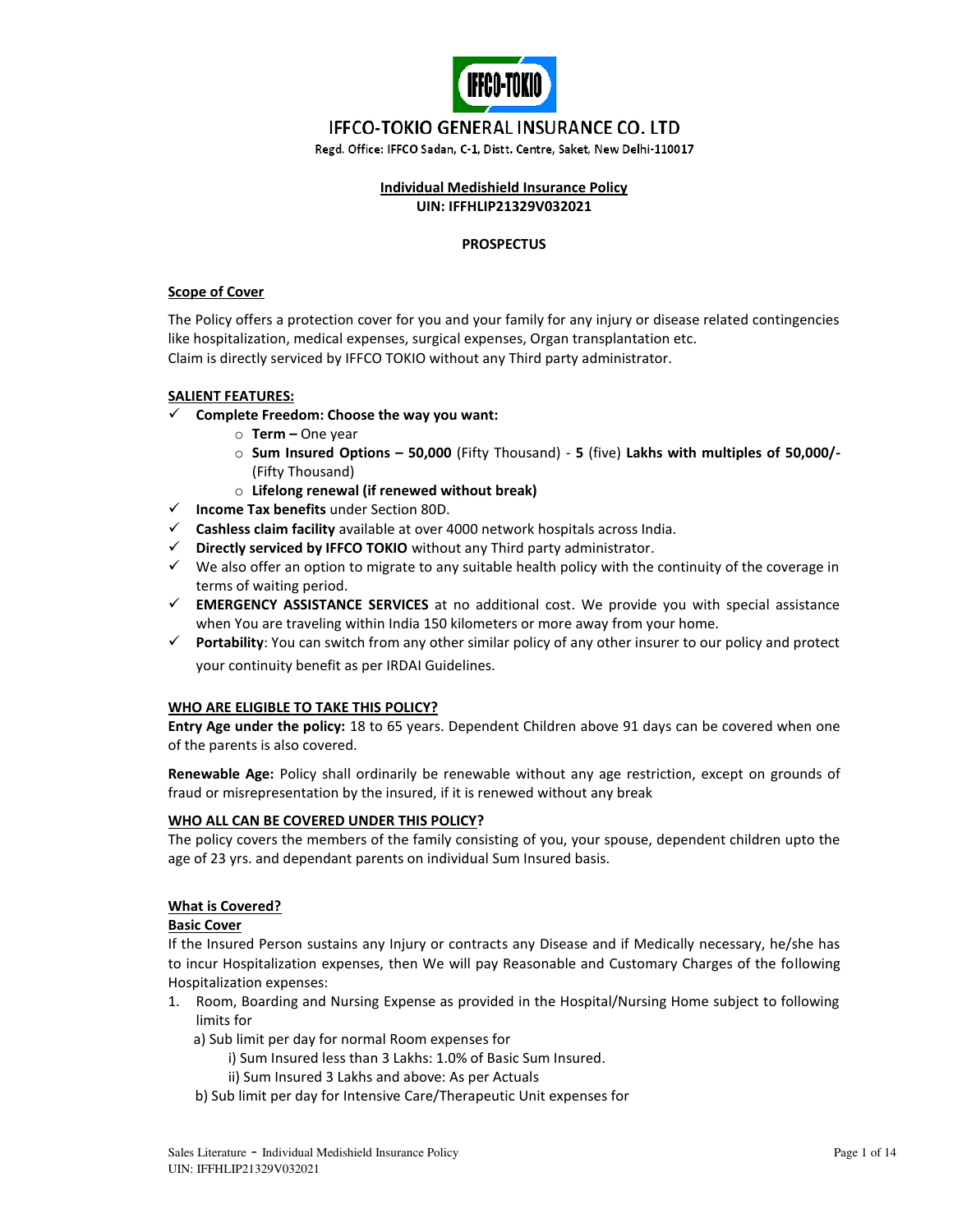

i) Sum Insured less than 3 Lakhs: 2.5% of Basic Sum Insured. ii) Sum Insured 3 Lakhs and above: As per Actuals

- c) Service Charges and Surcharge of Hospital / Nursing Home: Actuals subject to a maximum of 0.5% of Basic Sum Insured.
- 2. Surgeon, Anesthetist, Medical Practitioner, Consultants, Specialist Fees (including consultation through telemedicine as per prevailing Telemedicine Practice Guideline).
- 3. Expenses on Anesthesia, Blood, Oxygen, Operation Theatre, Surgical Appliances, Medicines and Drugs, Diagnostic Materials and diagnostic imaging modalities, Dialysis, Chemotherapy, Radiotherapy, Cost of Pacemaker, Artificial Limbs, Cost of Organ and similar expenses.
- 4. The above stated relevant expenses incurred for Domiciliary Hospitalization is Medically Necessary and at Reasonable and Customary Charges up to a maximum aggregate sub-limit of 20% of the Basic Sum Insured.
- 5. An additional Daily Allowance amount equivalent to 0.1% of the Basic Sum Insured or Rs. 250/- per day whichever is less, for the duration of Hospitalization towards defraying of miscellaneous expenses.
- 6. Ambulance charges in connection with any admissible claim limited to 1.0% of the Basic Sum Insured or Rupees 1500/- whichever is less for each claim.
- 7. AYUSH hospitalization expenses including Pre- Hospitalization and Post Hospitalization expenses shall be limited to 10% of the Basic Sum Insured of the Insured person per year.

### **Note**

- **1.** The Hospitalization expenses incurred for treatment of any one illness under package charges of the Hospital/Nursing Home will be restricted to 80% of the package in hospitals outside the Preferred Provider Network.
- **2.** Hospitalization expenses of person donating an organ during the course of organ transplant will also be payable subject to the above sub limits applicable to the Insured Person and within the overall Sum Insured (Basic plus Optional Extension, if applicable) of the Insured Person. For the Donor, no payment will be made towards Ambulance charges, Pre and Post Hospitalization expenses and Daily Allowance.
- **3.** Pre-Hospitalization and Post Hospitalization expenses for 60 days respectively as defined under the Policy will also be reimbursed along with the aforesaid Hospitalization expenses subject to the overall Sum Insured (Basic plus Optional Extension, if applicable) limit of the Insured Person. Any Nursing expenses during Pre and Post Hospitalization will be considered only if Qualified Nurse is employed and is Medically Necessary for the duration specified.
- **4.** For the purpose of determining the sub-limits of expenses for Room/ Boarding/Nursing, Domiciliary Hospitalization, Daily Allowance and Ambulance charges as detailed under Item (1), (4), (5), (6) and (7) above, the specified percentages will be applied on the Basic Sum Insured only and not on the Cumulative Bonus amount or Optional Extension (Critical Illness) Sum Insured amount.
- **5.** Cumulative Bonus: The Basic Sum Insured under the Policy shall be increased by 5% of the Basic Sum Insured at each renewal in respect of each claim free year of insurance, subject to maximum of 50% of the Insured Person's Basic Sum Insured of the expiring Policy. The Optional Extension (Critical Illness) Sum Insured is not eligible for any Cumulative Bonus

For Cumulative Bonus eligibility, the Policy has to be renewed within the expiry date or within a maximum of 30 days from the expiry date, beyond which the entire Cumulative Bonus earned will lapse and be forfeited. Any Medishield Insurance cover thereafter will be treated as a fresh cover for the purposes of the Pre-existing Condition, 30 days Waiting Period and First Year Disease Exclusions. In case of a claim under the Policy in respect of any Insured Person who has earned Cumulative Bonus, the existing Cumulative Bonus will be reduced by 5% of Basic Sum Insured at the next renewal, subject to the stipulation that Basic Sum Insured shall be maintained.

**6.** Cost of Health Check Up: Insured Person shall be entitled for reimbursement of cost of medical checkup once at the end of a block of every four claim-free years with us in the subsequent renewal.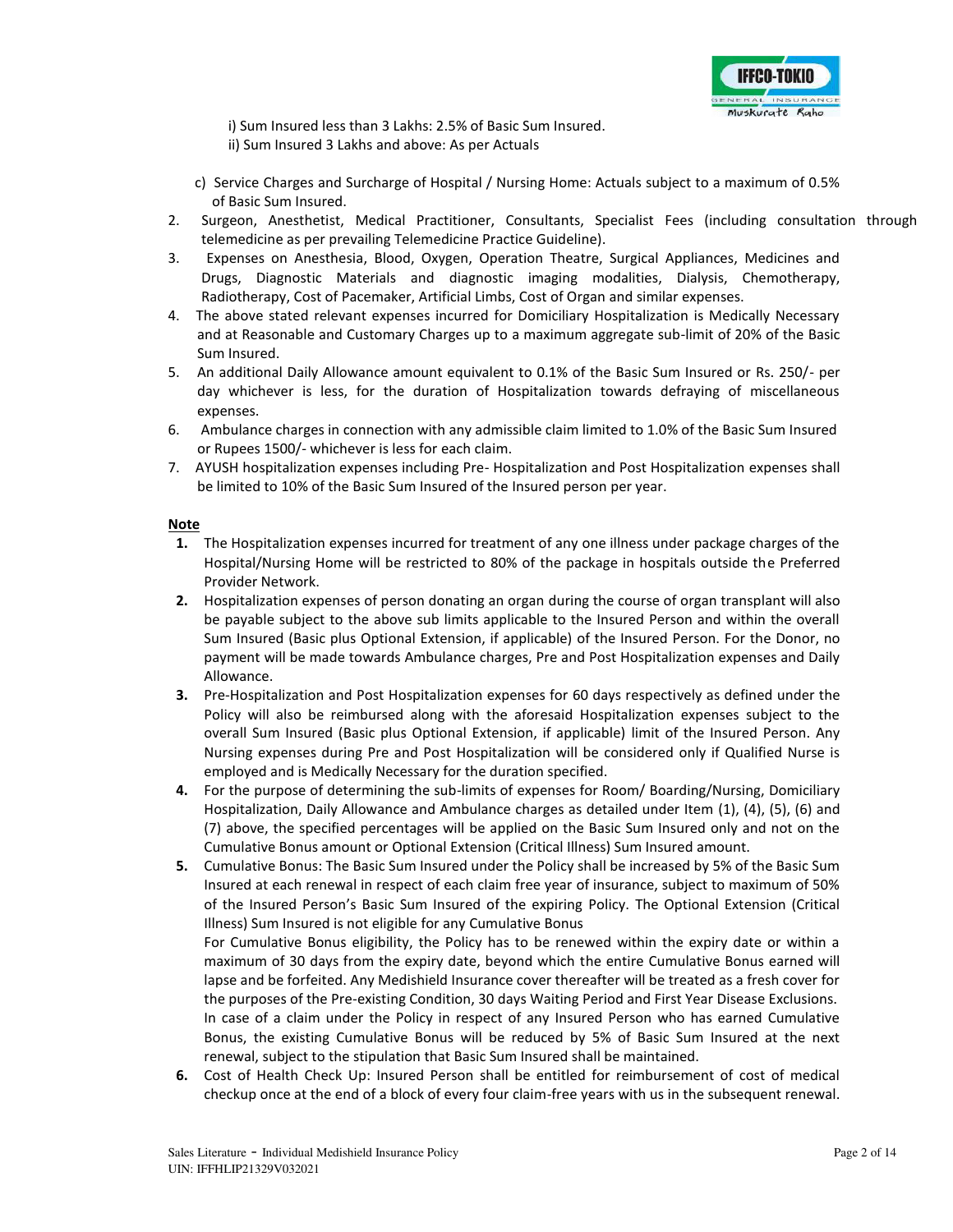

The reimbursement shall not exceed the amount equal to 1% of the average Basic Sum Insured during the block of four claim free years.

- **7.** The amounts payable under Item (2) and (3) of 'What is Covered' shall be at the rate applicable to the entitled room category. In case You opt for a room with expenses higher than the entitled category as under 1(a), the associated medical expenses payable under (2) and (3) (except costs of pharmacy & covered consumables, implants & medical devices and cost of diagnostics provided by the Hospital) shall be limited to the charges applicable to the entitled category or (where the charges applicable are not specified) in the same proportion as the charges applicable for entitled room category bears to charges applicable for higher room category.
- **8.** Day care Treatment- Day care medical will be payable even if the duration of hospitalization is less than 24 (Twenty-four) hours. (Note: The list of such treatments is dynamic and hence may change from time to time. Hence we suggest you to please check our website/ contact our nearest office for updated list of such treatments.)
- **9.** Modern Treatment Methods And Advancement In Technologies:

The following procedures will be covered (wherever medically indicated) either as in patient or as part of Domiciliary Hospitalization or as part of day care treatment in a hospital upto 50% of Sum Insured, during the policy period:

- A. Uterine Artery Embolization and HIFU (High intensity focused ultrasound)
- B. Balloon Sinuplasty
- C. Deep Brain stimulation
- D. Oral chemotherapy
- E. Immunotherapy- Monoclonal Antibody to be given as injection
- F. Intra vitreal injections
- G. Robotic surgeries
- H. Stereotactic radio surgeries
- I. Bronchial Thermoplasty
- J. Vaporisation of the prostrate (Green laser treatment or holmium laser treatment)
- K. IONM (Intra Operative Neuro Monitoring)
- L. Stem cell therapy: Hematopoietic stem cells for bone marrow transplant for haematological conditions to be covered.

### **Important Exclusions**

We will not pay for:

### 1. **Pre-Existing Diseases(Code- Excl01)**

- i. Expenses related to the treatment of a pre-existing Disease (PED) and its direct complications shall be excluded until the expiry of 36 months of continuous coverage after the date of inception of the first policy with us.
- ii. In case of enhancement of sum insured the exclusion shall apply afresh to the extent of sum insured increase.
- iii. If the Insured Person is continuously covered without any break as defined under the portability norms of the extant IRDAI (Health Insurance) Regulations, then waiting period for the same would be reduced to the extent of prior coverage.
- iv. Coverage under the policy after the expiry of 36 months for any pre-existing disease is subject to the same being declared at the time of application and accepted by us.

### 2. **First Thirty Days Waiting Period(Code- Excl03)**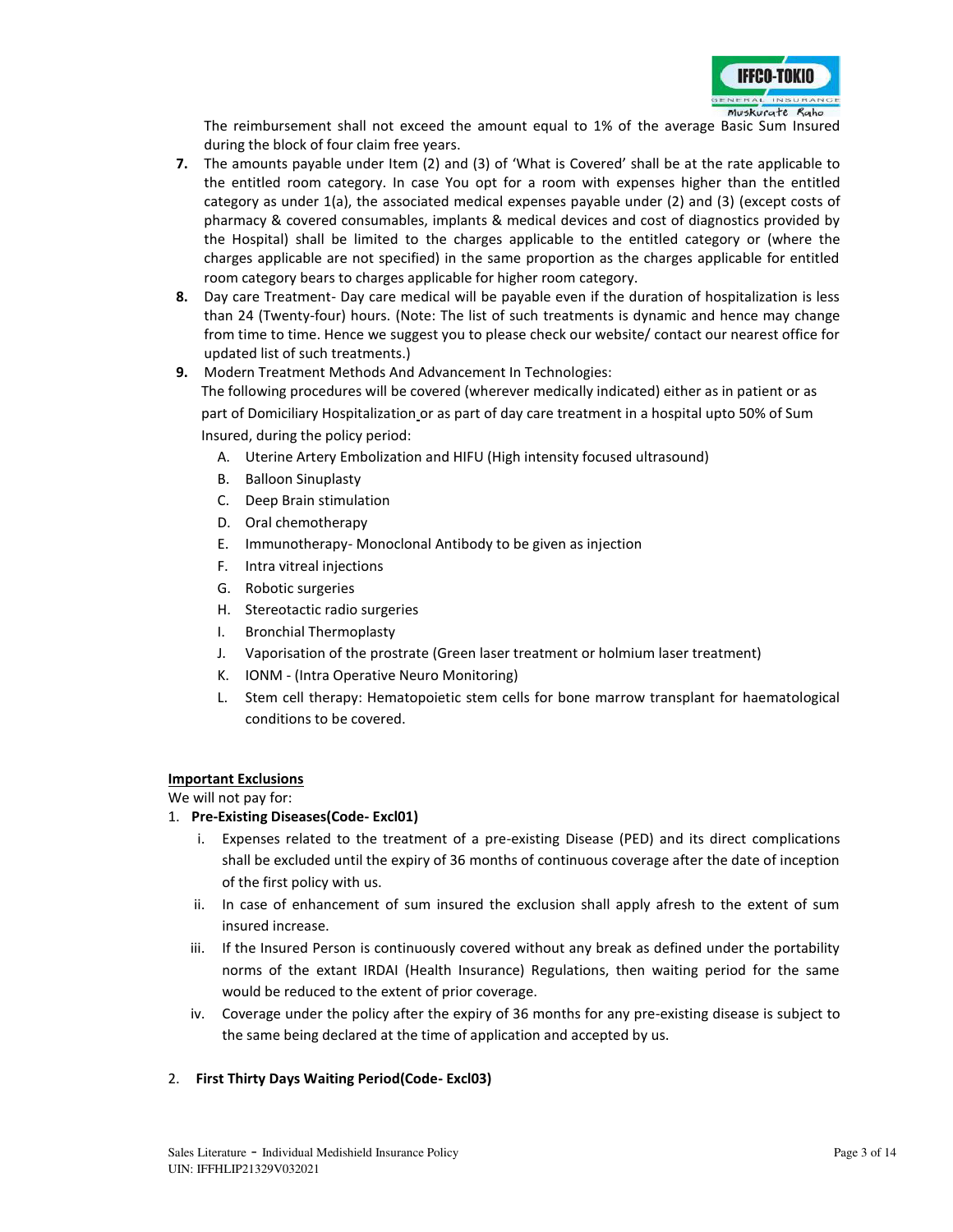

- i. Expenses related to the treatment of any illness within 30 days from the first policy commencement date shall be excluded except claims arising due to an accident, provided the **same** are covered.
- ii. This exclusion shall not, however, apply if the Insured Person has Continuous Coverage for more than twelve months.
- iii. The within referred waiting period is made applicable to the enhanced sum insured in the event of granting higher sum insured subsequently.

### 3. **Specific Waiting Period: (Code- Excl02)**

- i. Expenses related to the treatment of the following listed conditions, surgeries/treatments shall be excluded until the expiry of 12 months of continuous coverage, as may be the case after the date of inception of the first policy with Us. This exclusion shall not be applicable for claims arising due to an accident.
- ii. In case of enhancement of sum insured the exclusion shall apply afresh to the extent of sum insured increase.
- iii. If any of the specified disease/procedure falls under the waiting period specified for pre-existing diseases, then the longer of the two waiting periods shall apply.
- iv. The waiting period for listed conditions shall apply even if contracted after the policy or declared and accepted without a specific exclusion.
- v. If the Insured Person is continuously covered without any break as defined under the applicable norms on portability stipulated by IRDAI, then waiting period for the same would be reduced to the extent of prior coverage.
- vi. List of specific diseases/procedures
	- a) Cataract, Benign Prostatic Hypertrophy, Hysterectomy for Menorrhagia or Fibromyoma
	- b) Hernia, Hydrocele, Congenital Internal Disease.
	- c) Fistula in anus, Piles, Sinusitis
	- d) Cholelithiasis and Cholecystectomy
- 4. War (whether declared or not) and war like occurrence or invasion, acts of foreign enemies, hostilities, civil war, rebellion, revolutions, insurrections, mutiny, military or usurped power, seizure, capture, arrest, restraints and detainment of all kinds
- 5. Circumcision, unless necessary for the treatment of a disease not otherwise excluded or required as a result of accidental bodily Injury, vaccination unless forming part of post-bite treatment, inoculation.

### 6. **Cosmetic or plastic Surgery: Code- Excl08**

Expenses for cosmetic or plastic surgery or any treatment to change appearance unless for reconstruction following an Accident, Burn(s) or Cancer or as part of medically necessary treatment to remove a direct and immediate health risk to the insured. For this to be considered a medical necessity, it must be certified by the attending Medical Practitioner

- 7. Cost of spectacles and contact lens or hearing aids.
- 8. Dental treatment or surgery of any kind, unless requiring Hospitalization.

### 9. **Rest Cure, rehabilitation and respite care- Code- Excl05**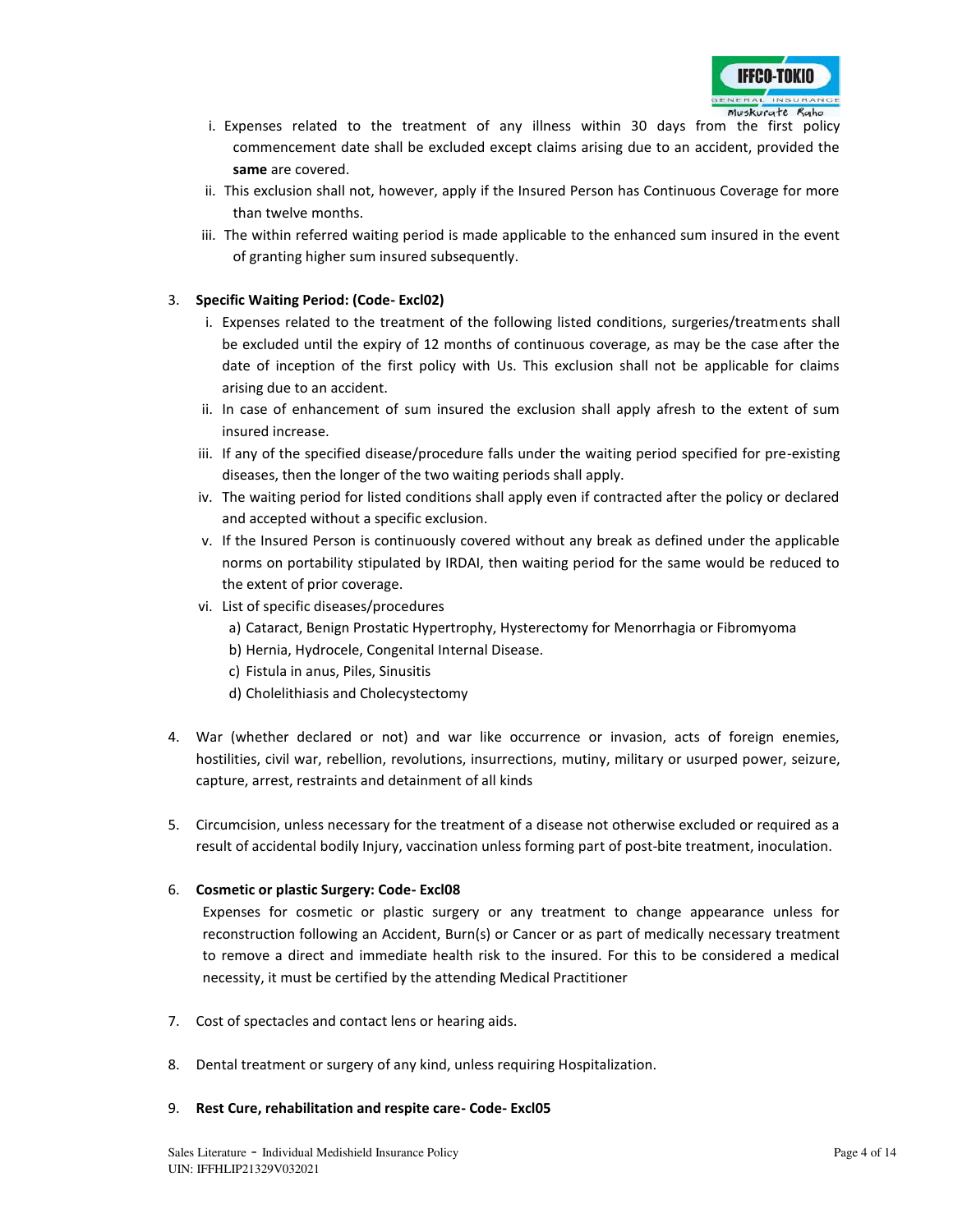

- a) Expenses related to any admission primarily for enforced bed rest and not for receiving treatment. This also includes:
	- i. Custodial care either at home or in a nursing facility for personal care such as help with activities of daily living such as bathing, dressing, moving around either by skilled nurses or assistant or non-skilled persons.
	- ii. Any services for people who are terminally ill to address physical, social, emotional and spiritual needs.

# 10. **Treatment for, Alcoholism, drug or substance abuse or any addictive condition and consequences thereof. Code- Excl12**

11. Treatment of, external congenital Disease or defects or anomalies, venereal Disease or intentional self-Injury

### 12. **Investigation & Evaluation(Code- Excl04)**

- **a)** Expenses related to any admission primarily for diagnostics and evaluation purposes.
- **b)** Any diagnostic expenses which are not related or not incidental to the current diagnosis and treatment.

### 13. **Maternity Expenses (Code - Excl 18):**

- i. Medical treatment expenses traceable to childbirth (including complicated deliveries and caesarean sections incurred during hospitalization) except ectopic pregnancy;
- ii. expenses towards miscarriage (unless due to an accident) and lawful medical termination of pregnancy during the policy period.

### 14. **Sterility and Infertility: (Code- Excl17)**

Expenses related to sterility and infertility. This includes:

- i. Any type of contraception, sterilization
- ii. Assisted Reproduction services including artificial insemination and advanced reproductive technologies such as IVF, ZIFT, GIFT, ICSI
- iii. Gestational Surrogacy
- iv. Reversal of sterilization
- 15. Nuclear, attack or weapons, contributed to, caused by, resulting from or from any other cause or event contributing concurrently or in any other sequence to the loss, claim or expense. For the purpose of this exclusion:
	- a. Nuclear attack or weapons means the use of any nuclear weapon or device or waste or combustion of nuclear fuel or the emission, discharge, dispersal, release or escape of fissile/ fusion material emitting a level of radioactivity capable of causing any Illness, incapacitating disablement or death.
- 16. Any expense on treatment of Insured Person as outpatient in a Hospital.

### 17. **Unproven Treatments: Code- Excl16**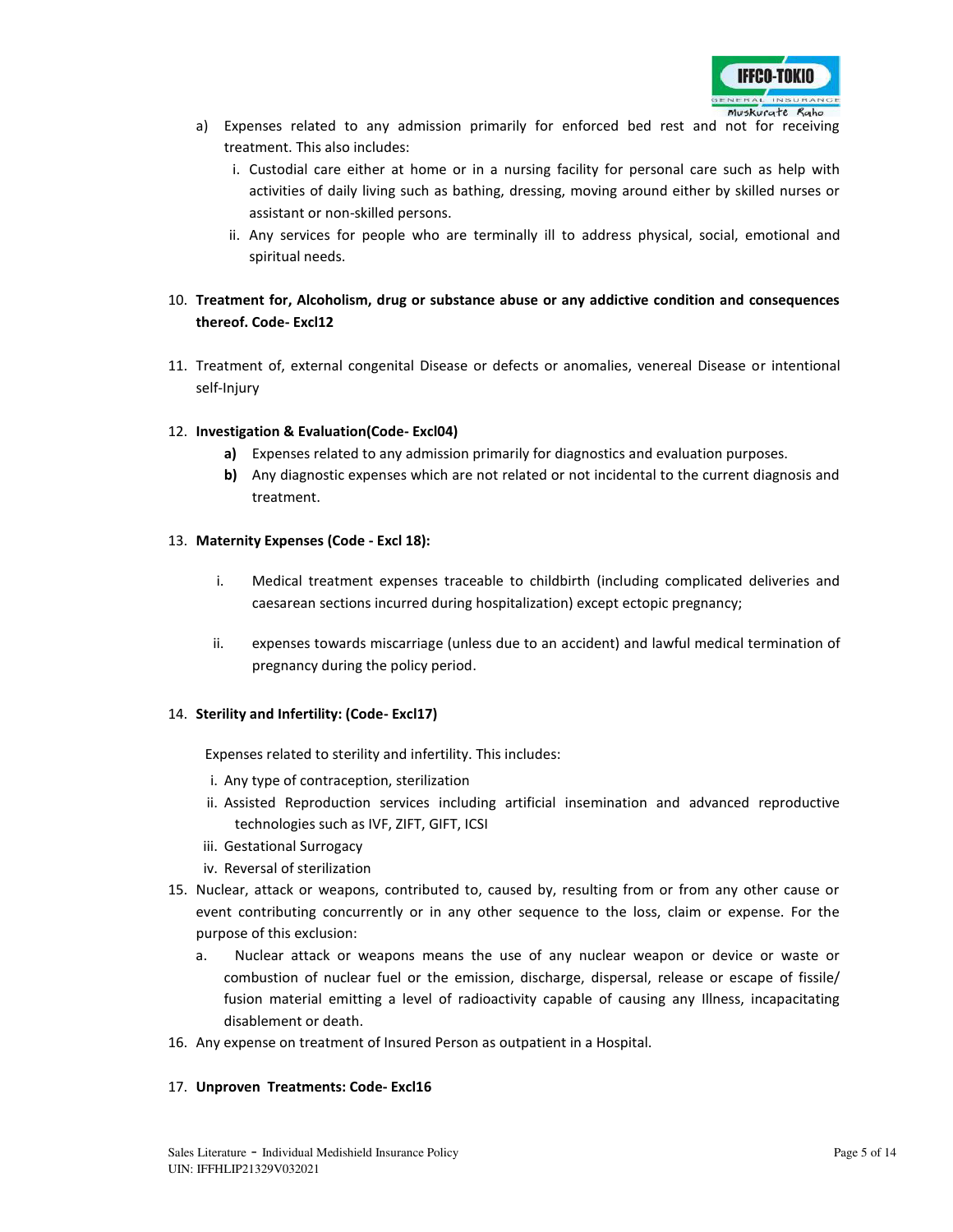

Expenses related to any unproven treatment, services and supplies for or in connection with any treatment. Unproven treatments are treatments, procedures or supplies that lack significant medical documentation to support their effectiveness

18. Any expense on procedure and treatment including acupressure, acupuncture and magnetic therapies.

### 19. **Hazardous or Adventure sports: Code- Excl09**

Expenses related to any treatment necessitated due to participation as a professional in hazardous or adventure sports, including but not limited to, para-jumping, rock climbing, mountaineering, rafting, motor racing, horse racing or scuba diving, hand gliding, sky diving, deep-sea diving

- 20. **E**xpenses related to any treatment necessitated due to participation as a non-professional in hazardous or adventure sports, including but not limited to, para-jumping, rock climbing, mountaineering, rafting, motor racing, horse racing or scuba diving, hand gliding, sky diving, deep-sea diving
- 21. External/Durable medical/non-medical equipment of any kind which can be used at home subsequently, except the medicines or the solutions required for the treatment.
- 22. All non-medical expenses including personal comfort and convenience items or services and similar incidental expenses or servicing including aya, barber, cosmetics and napkins

### 23. **Obesity/ Weight Control: Code- Excl06**

Expenses related to the surgical treatment of obesity that does not fulfil all the below conditions:

- 1) Surgery to be conducted is upon the advice of the Doctor
- 2) The surgery/Procedure conducted should be supported by clinical protocols
- 3) The member has to be 18 years of age or older and
- 4) Body Mass Index (BMI);
	- a) greater than or equal to 40 or
	- b) greater than or equal to 35 in conjunction with any of the following severe co-morbidities following failure of less invasive methods of weight loss:
		- i. Obesity-related cardiomyopathy
		- ii. Coronary heart disease
		- iii. Severe Sleep Apnea
		- iv. Uncontrolled Type2 Diabetes

### 24. **Change-of-Gender treatments: Code- Excl07**

Expenses related to any treatment, including surgical management, to change characteristics of the body to those of the opposite sex

- 25. Travel or transportation expenses, other than Ambulance service charges
- 26. Pre-natal and post-natal expenses.
- 27. Any consequential or indirect loss or expenses arising out of or related to the Hospitalization.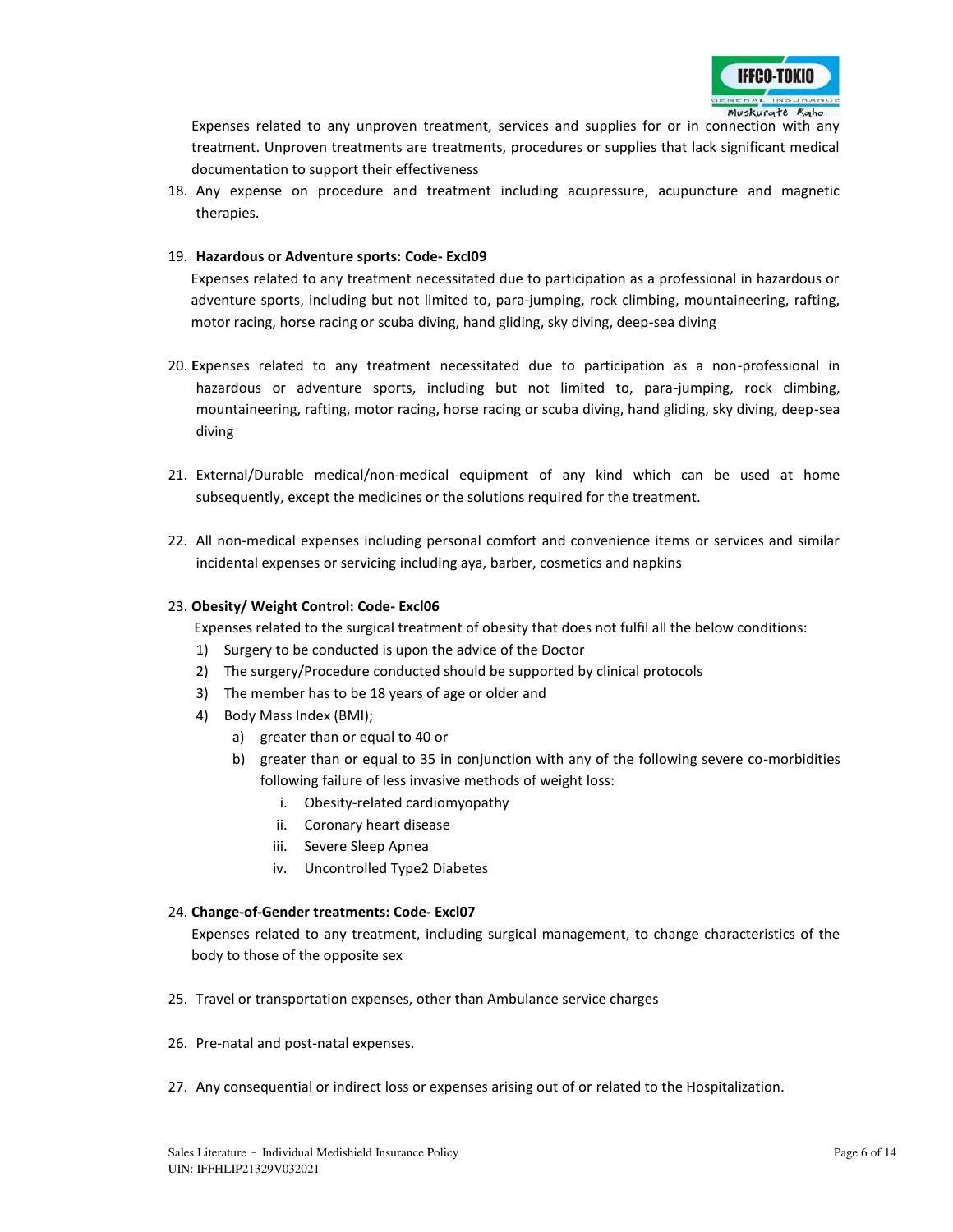

- 28. Any treatment charges or fees charged by any Medical Practitioner acting outside the scope of license or registration granted to him by any medical Council.
- 29. Any expense under Domiciliary Hospitalization for the Treatment of following Diseases:
	- i. Asthma
	- ii. Bronchitis
	- iii. Chronic Nephritis and Nephritic Syndrome
	- iv. Diarrhoea and all type of Dysenteries including Gastro-enteritis
	- v. Diabetes Mellitus
	- vi. Epilepsy
	- vii. Hypertension
	- viii. Influenza, Cough and Cold
	- ix. Pyrexia of unknown origin for less than 15 days
	- x. Tonsillitis and Upper Respiratory Tract infection including Laryngitis and Pharyngitis
	- xi. Arthritis, Gout and Rheumatism
	- xii. Dental Treatment or Surgery

### 30. **Excluded Providers: Code- Excl11**

Expenses incurred towards treatment in any hospital or by any Medical Practitioner or any other provider specifically excluded by Us and disclosed in Our website / notified to the policyholders are not admissible. However, in case of life threatening situations **or** following an accident, expenses up to the stage of stabilization are payable but not the complete claim.

(Note: The list of such excluded provider(s) is dynamic and hence may change from time to time. Hence we suggest you to please check our website or contact our call centre/nearest office for updated list of such excluded hospitals before admission.)

### 31. **Refractive Error: Code- Excl15:**

Expenses related to the treatment for correction of eye sight due to refractive error less than 7.5 dioptres

- 32. Any other type of Laser treatments / surgeries for EYE which can be performed on OPD basis
- 33. Cytotron Therapy, Rotational Field Quantum Magnetic Resonance (RFQMR), EECP (Enhanced External Counter Pulsation) Therapy, Chelation Therapy, Hyperberic Oxygen Therapy
- 34. Intra-articular injections.

### 35. **Breach of law: Code- Excl10**

Expenses for treatment directly arising from or consequent upon any Insured Person committing or attempting to commit a breach of law with criminal intent

36. Treatments received in health hydros, nature cure clinics, spas or similar establishments or private beds registered as a nursing home attached to such establishments or where admission is arranged wholly or partly for domestic reasons. **Code- Excl13**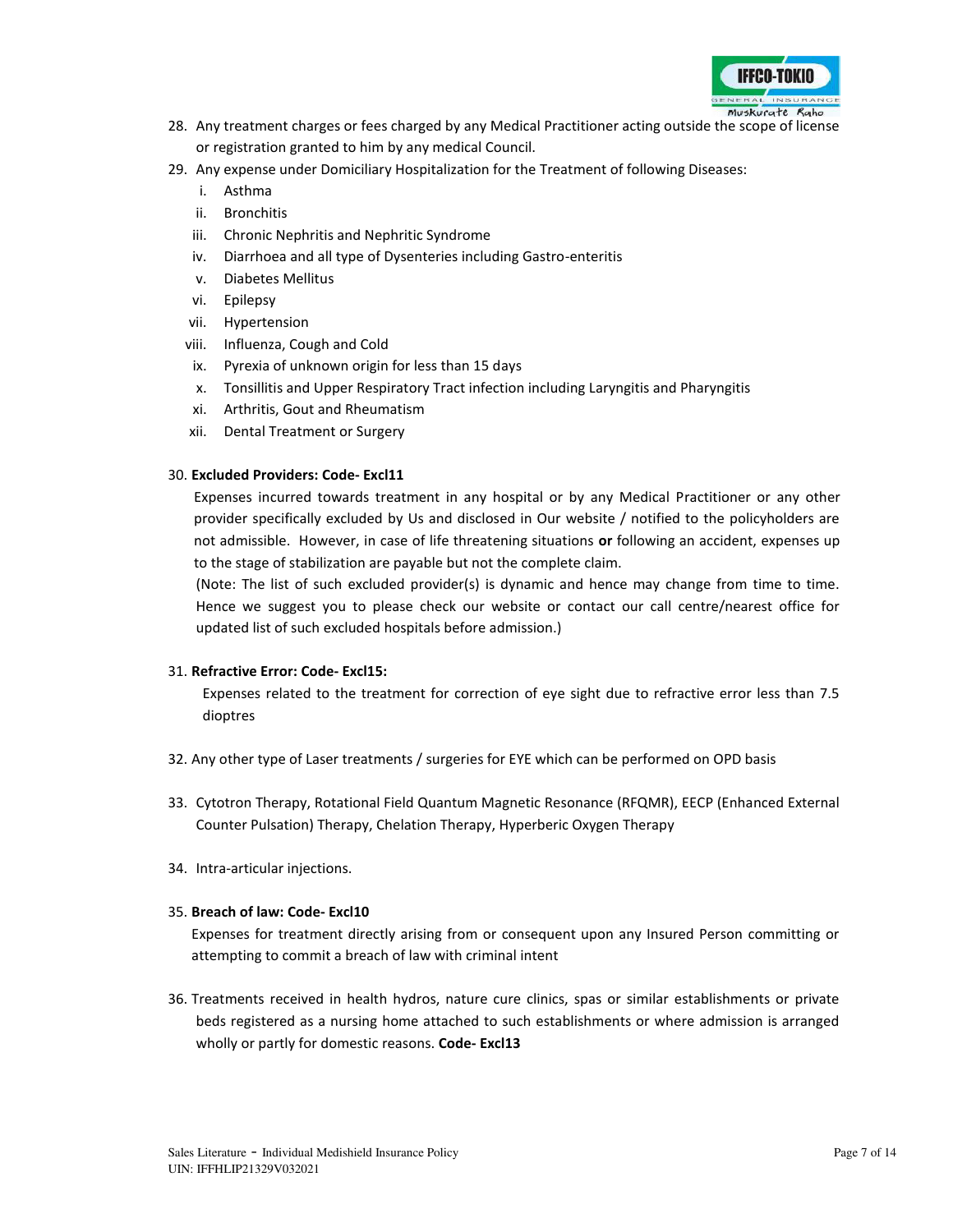

37. Dietary supplements and substances that can be purchased without prescription, including but not limited to Vitamins, minerals and organic substances unless prescribed by a medical practitioner as part of hospitalization claim or day care procedure. **Code- Excl14**

### **Higher Sum Insured for Critical Illness**

Higher sum insured for critical illness to cover expenses (as listed in Basic Cover) related to following Critical Illnesses:

- (i) Cancer of specified severity
- (ii) Coma Of Specified Severity
- (iii) End Stage Liver Failure
- (iv) Kidney Failure Requiring Regular Dialysis
- (v) Third Degree Burns
- (vi) Major Injuries
- (vii) Major Organ /Bone Marrow Transplant
- (viii) Motor Neurone Disease with Permanent Symptoms
- (ix) Multiple Sclerosis With Persisting Symptoms
- (x) Myocardial Infarction (First Heart Attack Of Specified Severity)
- (xi) Open Chest CABG
- (xii) Open Heart Replacement Or Repair Of Heart Valves
- (xiii) Permanent Paralysis Of Limbs
- (xiv) Stroke Resulting In Permanent Symptoms

As per this extension, the Basic Cover Sum Insured will be doubled for the aforesaid Critical Illness claims, for which an additional 30% (thirty percent) of the Basic Cover premium is chargeable.

### **Medical Check Up**

 $\checkmark$  No Medical test required till the age of 45 years

a) For an individual in age group of completed 46 (forty-six) years and above to 55 (fifty-five) years following Medical checkup is required:

- 1. Blood Sugar (PP & Fasting)
- 2. ECG with Doctors report
- 3. Physical fitness certificate

b) For an individual in age group of 56 (fifty-six) years and above following Medical checkup is required:

- 1. Lipid profile
- 2. Kidney Function Test
- 3. Reports as per tests defined under (a)
- 4. Any other test at the discretion of the underwriter

In event of acceptance of proposal, 50% (fifty percent) cost of medical check-up will be reimbursed to you.

 $\checkmark$  In case of increase in basic Sum Insured more than 10% (ten percent) of last year basic Sum Insured at the time of renewal, subject to certain medical check-up required.

 $\checkmark$  The medical reports are valid for a period of 90 days from the date of Pre-Policy Checkup.

### **Renewal**

The policy shall ordinarily be renewable except on grounds of fraud, misrepresentation by You/the insured person.

i. The Company shall endeavor to give notice for renewal. However, the Company is not under obligation to give any notice for renewal.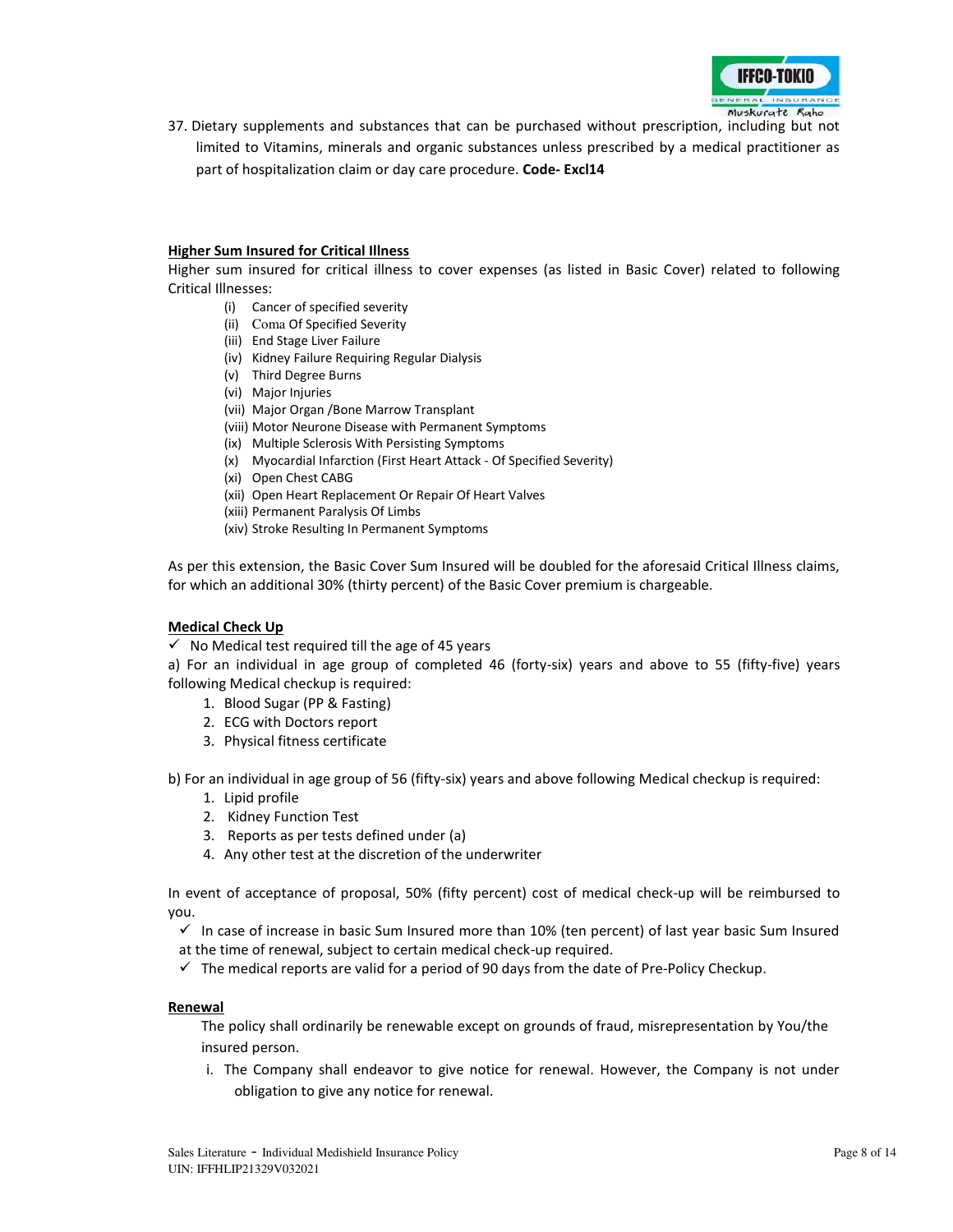

- ii. Renewal shall not be denied on the ground that the insured person had made a claim or claims in the preceding policy years
- iii. Request for renewal along with requisite premium shall be received by the Company before the end of the policy period
- iv. At the end of the policy period, the policy shall terminate and can be renewed within the Grace Period of 30 days to maintain continuity of benefits without break in policy. Coverage is not available during the grace period.
- v. No loading shall apply on renewals based on individual claims experience.

### **Migration**

You/the Insured Person will have the option to migrate the Policy to other health insurance products/plans offered by Us by applying for migration of the policy atleast 30 days before the policy renewal date as per IRDAI guidelines on Migration.

If such person is presently covered and has been continuously covered without any lapses under any health insurance product/plan offered by Us, the Insured Person will get the accrued continuity benefits in waiting periods as per IRDAI guidelines on migration.

For Detailed Guidelines on migration, kindly refer the link

## [https://www.irdai.gov.in/ADMINCMS/cms/whatsNew\\_Layout.aspx?page=PageNo3987&flag=1](https://www.irdai.gov.in/ADMINCMS/cms/whatsNew_Layout.aspx?page=PageNo3987&flag=1)

### **Portability**

You/the Insured Person will have the option to port the Policy to other insurers by applying to such insurer to port the entire policy along with all the members of the family, if any, at least 45 days before, but not earlier than 60 days from the policy renewal date as per IRDAI guidelines related to portability.

If such person is presently covered and has been continuously covered without any lapses under any health insurance plan with an Indian General/Health insurer, the proposed insured person will get the accrued continuity benefits in waiting periods as per IRDAI guidelines on portability. For Detailed Guidelines on portability, kindly refer the link

[https://www.irdai.gov.in/ADMINCMS/cms/frmGeneral\\_Layout.aspx?page=PageNo2908&flag=1](https://www.irdai.gov.in/ADMINCMS/cms/frmGeneral_Layout.aspx?page=PageNo2908&flag=1) [https://www.irdai.gov.in/ADMINCMS/cms/whatsNew\\_Layout.aspx?page=PageNo3987&flag=1](https://www.irdai.gov.in/ADMINCMS/cms/whatsNew_Layout.aspx?page=PageNo3987&flag=1)

### **Free Lookup Period**

The Free Look Period shall be applicable at the inception of the Policy and not on renewals or at the time of porting/ migrating the policy.

You/the insured shall be allowed a period of fifteen days from date of receipt of the Policy document to review the terms and conditions of the Policy, and to return the same if not acceptable.

If the insured has not made any claim during the Free Look Period, the insured shall be entitled to

- i. a refund of the premium paid less any expenses incurred by Us on medical examination of the insured person and the stamp duty charges; or
- ii. where the risk has already commenced and the option of return of the Policy is exercised by the insured person, a deduction towards the proportionate risk premium for period of cover or
- iii. Where only a part of the insurance coverage has commenced, such proportionate premium commensurate with the insurance coverage during such period.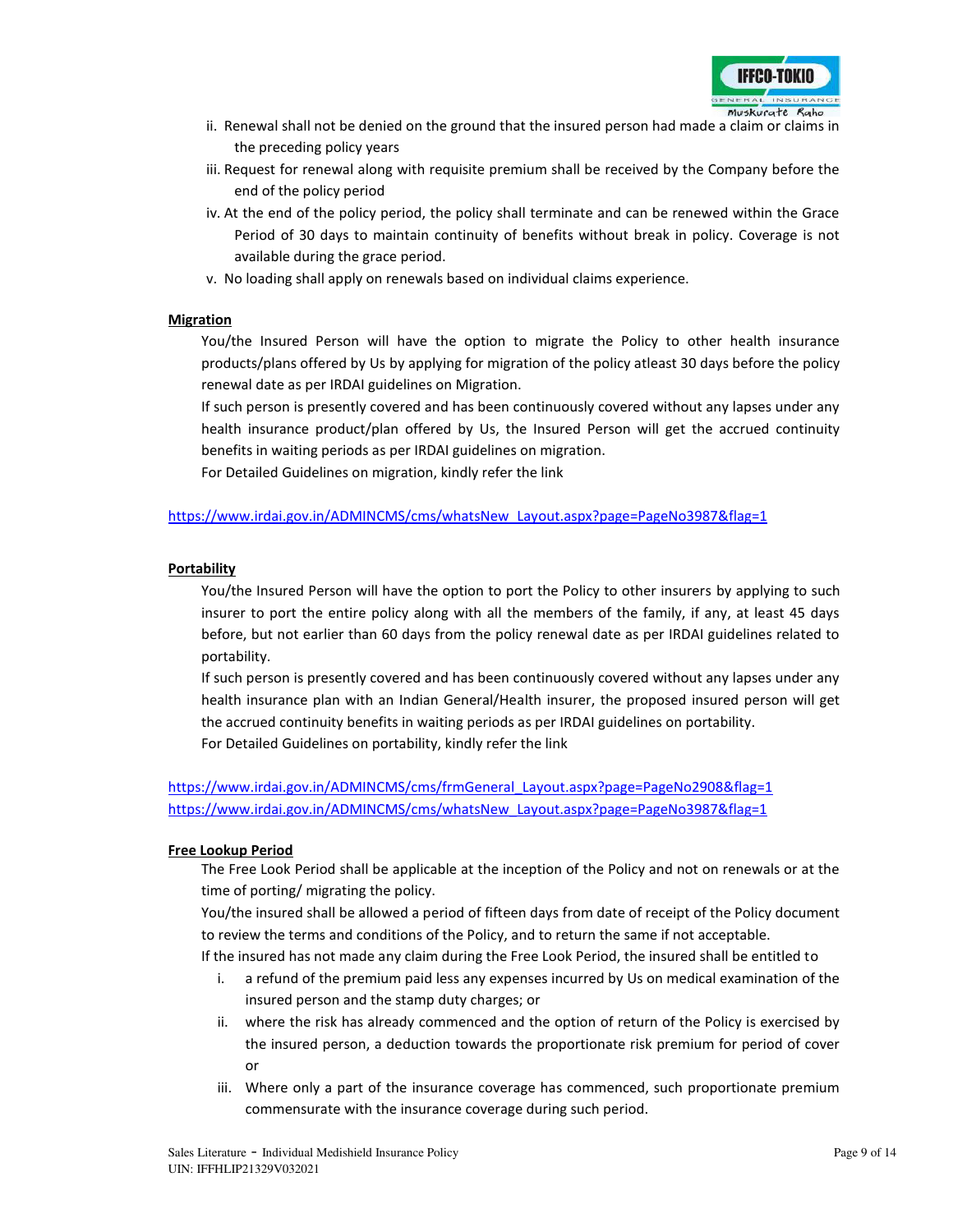

### **Cancellation**

a) You/the Policy holder may cancel this Policy by giving 15 days' written notice, and in such an event, We shall refund premium on short term rates for the unexpired Policy Period as per the rates detailed below.

| Period of cover up to | Refund of annual premium rate(%) |  |  |  |
|-----------------------|----------------------------------|--|--|--|
| 1(one) month          | 75% (seventy five percent)       |  |  |  |
| 3(three) months       | 50%(fifty percent)               |  |  |  |
| 6(six) months         | 25%(twenty five percent)         |  |  |  |
| Exceeding six months  | Nil                              |  |  |  |

Notwithstanding anything contained herein or otherwise, no refunds of premium shall be made in respect of Cancellation where, any claim has been admitted or has been lodged or any benefit has been availed by any Insured person under the Policy.

b) We may cancel the Policy at any time on grounds of mis-representation, non-disclosure of material facts, fraud by the Insured Person, by giving 15 days' written notice. There would be no refund of premium on cancellation on grounds of mis-representation, non-disclosure of material facts or fraud.

### **Possibility of Revision of Terms of the Policy Including the Premium Rates**

We, with prior approval of IRDAI, may revise or modify the terms of the policy including the premium rates. You shall be notified three months before the changes are affected.

### **Withdrawal of Policy**

- i. ln the likelihood of this product being withdrawn in future, We will intimate You/the insured person about the same 90 days prior to expiry of the policy.
- ii. You/ lnsured Person will have the option to migrate to similar health insurance product available with Us at the time of renewal with all the accrued continuity benefits such as cumulative bonus, waiver of waiting period as per IRDAI guidelines, provided the policy has been maintained without a break.

### **Fraud**

lf any claim made by the insured person, is in any respect fraudulent, or if any false statement, or declaration is made or used in support thereof, or if any fraudulent means or devices are used by the insured person or anyone acting on his/her behalf to obtain any benefit under this policy, all benefits under this policy and the premium paid shall be forfeited.

Any amount already paid against claims made under this policy but which are found fraudulent later shall be repaid by all recipient(s)/policyholder(s), who has made that particular claim, who shall be jointly and severally liable for such repayment to Us.

For the purpose of this clause, the expression "fraud" means any of the following acts committed by You/the insured person or by your/his agent or the hospital/doctor/any other party acting on behalf of the insured person, with intent to deceive Us or to induce Us to issue an insurance policy: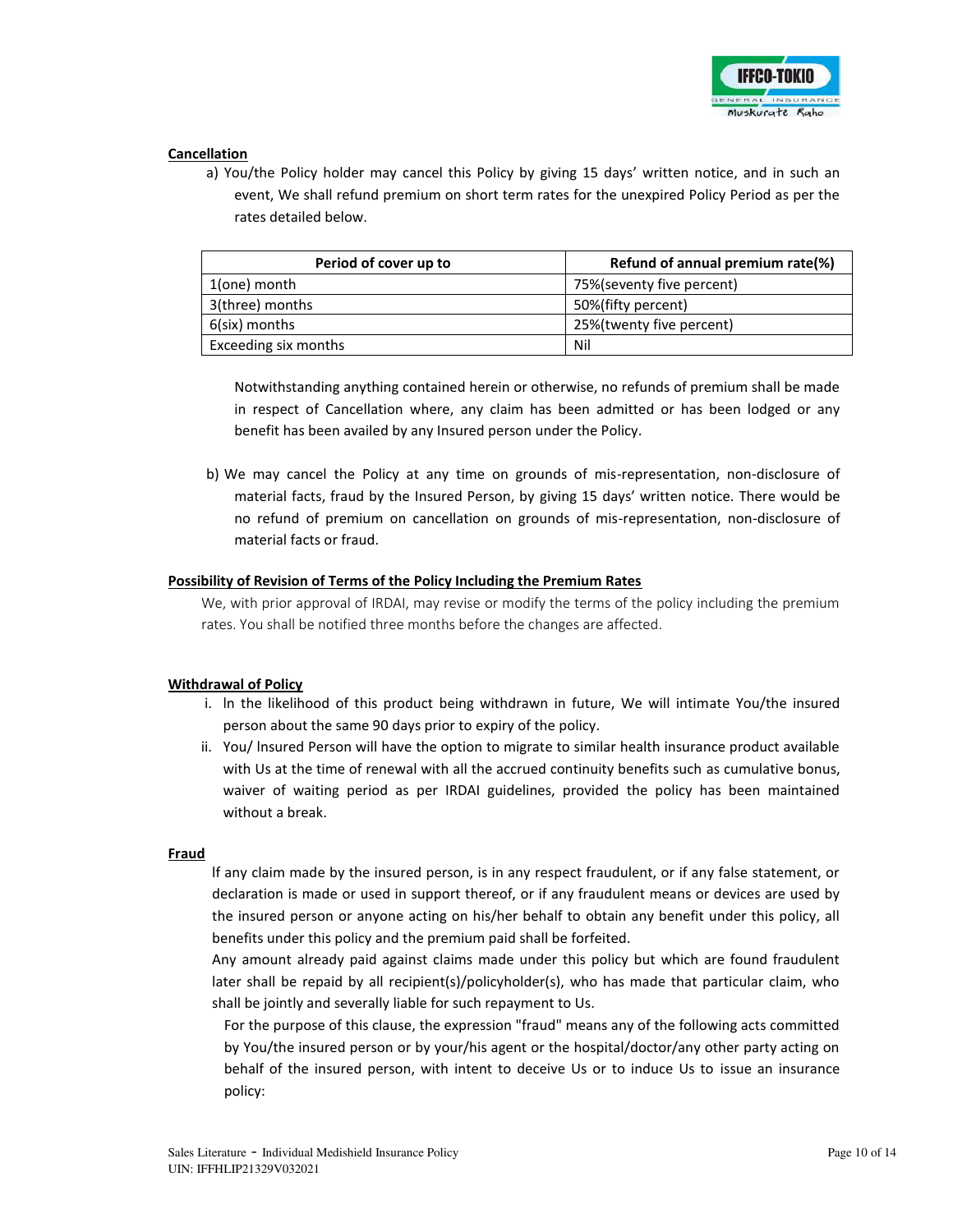

a) the suggestion, as a fact of that which is not true and which You/the insured person do/does not believe to be true;

b) the active concealment of a fact by the insured person having knowledge or belief of the fact;

c) any other act fitted to deceive; and

d) any such act or omission as the law specially declares to be fraudulent

We shall not repudiate the claim and / or forfeit the policy benefits on the ground of Fraud, if the insured person / beneficiary can prove that the misstatement was true to the best of his knowledge and there was no deliberate intention to suppress the fact or that such misstatement of or suppression of material fact are within the knowledge of the insurer.

### **Discounts**

### 1) **FAMILY DISCOUNT:**

A Family Discount on total premium is permissible as per the following scale depending upon the total number of insured persons covered under the policy at inception of the cover. Increase/decrease in size of the family during the currency of the policy is permissible; however, there will not be any adjustment of discounts during the currency of policy.

a) 2 (two) Family Members --5% (five percent) discount on total premium (Basic Cover Plus Higher Sum Insured for Critical Illness)

b) 3 (three) and more Family Members --10% (ten percent) discount on total premium (Basic Cover Plus Higher Sum Insured for Critical Illness)

### 2) **Discount for employees covered under the Group Mediclaim Policy**

 All the employees covered under the Group Mediclaim Policy insured with IFFCO TOKIO will be eligible for discount as per below mentioned slabs –

| Sum Insured opted under Individual Medishield | <b>Discount</b>   |  |  |  |
|-----------------------------------------------|-------------------|--|--|--|
| Rs.4 (Four) lakh and above                    | 10% (ten percent) |  |  |  |

- 3) 10% (ten percent) discount in policy premium for all customers holding any other insurance policy of IFFCO TOKIO.
- 4) 20% (twenty percent) discount for all employees of IFFCO TOKIO.
- 5) 10% (ten percent) discount in policy premium is permitted for all customers who buy policy directly through IFFCO-TOKIO website.

### **Note: All the above mentioned discounts are on cumulative basis and cannot exceed a total of 25% (twenty-five) percent.**

### **Premium**

### **Basic cover**

Depending upon the age of the insured person(s) and sum insured for that person.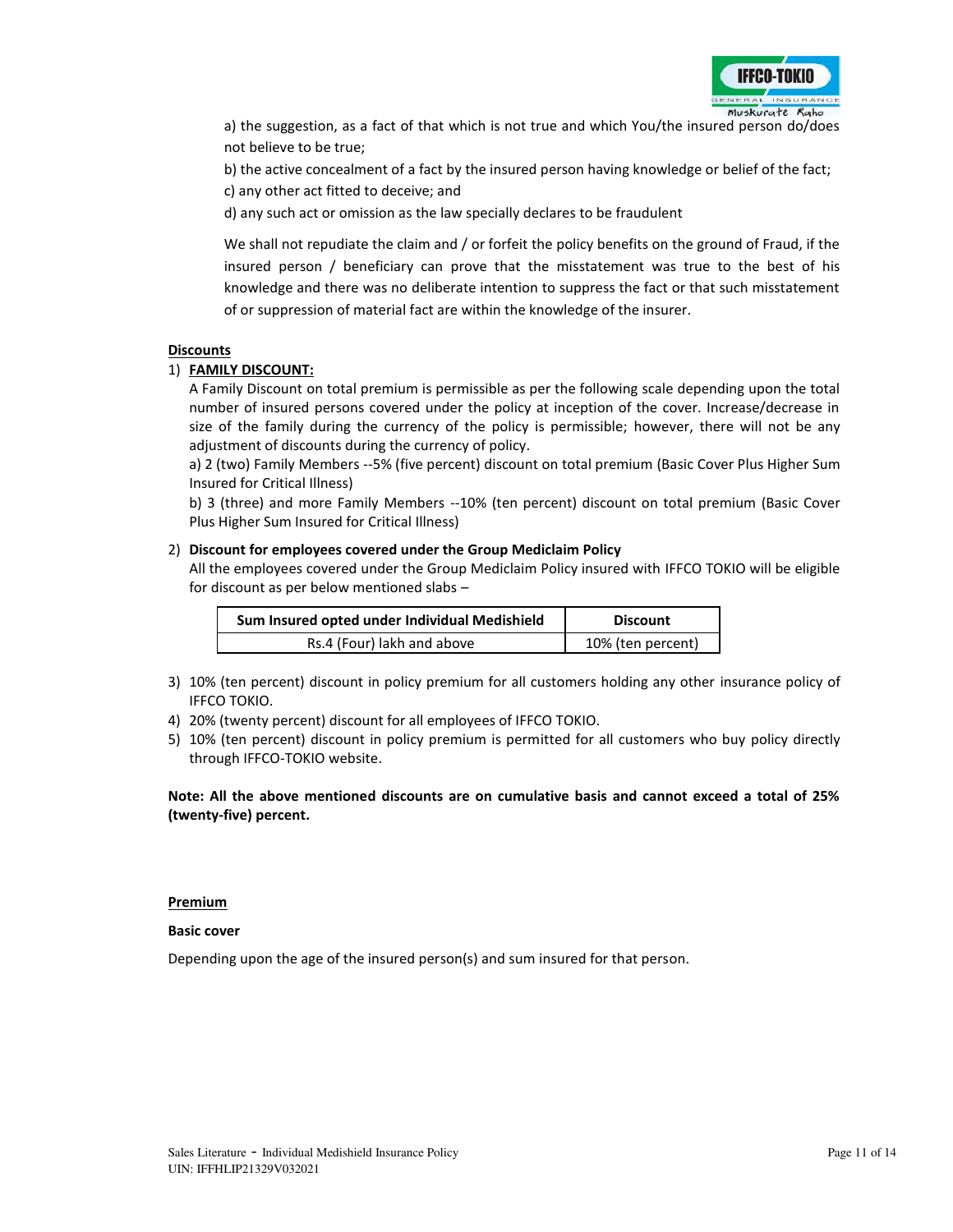

# **Individual Medishield Insurance Base Price Chart**

|                | <b>PREMIUM BASE RATE TABLE</b> |          |          |          |          |          |          |          | Amount in Rs. |          |
|----------------|--------------------------------|----------|----------|----------|----------|----------|----------|----------|---------------|----------|
| AGE/SI         | 50,000                         | 1,00,000 | 1,50,000 | 2,00,000 | 2,50,000 | 3,00,000 | 3,50,000 | 4,00,000 | 4,50,000      | 5,00,000 |
| 3 months to 25 | 1,864                          | 2,228    | 2,627    | 3,057    | 3,508    | 3,972    | 4,436    | 4,888    | 5,313         | 5,696    |
| 26 to 35       | 2,499                          | 2,988    | 3,524    | 4,100    | 4,705    | 5,327    | 5,950    | 6,555    | 7,125         | 7,640    |
| 36 to 45       | 3,072                          | 3,673    | 4,332    | 5,039    | 5,784    | 6,548    | 7,313    | 8,058    | 8,758         | 9,391    |
| 46 to 55       | 4,718                          | 5,640    | 6,652    | 7,738    | 8,881    | 10,055   | 11,230   | 12,374   | 13,449        | 14,421   |
| 56 to 65       | 6,396                          | 7,646    | 9,017    | 10,491   | 12,040   | 13,632   | 15,225   | 16,775   | 18,233        | 19,550   |
| 66 to 70       | 9,996                          | 11,950   | 14,093   | 16,396   | 18,818   | 21,305   | 23,795   | 26,218   | 28,496        | 30,555   |
| 71 to 75       | 11,877                         | 14,199   | 16,745   | 19,481   | 22,358   | 25,314   | 28,273   | 31,151   | 33,858        | 36,304   |
| 76 to 80       | 15,092                         | 18,042   | 21,277   | 24,754   | 28,410   | 32,165   | 35,925   | 39,582   | 43,022        | 46,130   |
| 81 to 85       | 15,263                         | 18,247   | 21,519   | 25,035   | 28,732   | 32,530   | 36,333   | 40,031   | 43,511        | 46,653   |
| 86 to 90       | 15,850                         | 18,948   | 22,347   | 25,998   | 29,838   | 33,782   | 37,730   | 41,571   | 45,184        | 48,448   |
| 91 to 95       | 16,437                         | 19,650   | 23,174   | 26,961   | 30,943   | 35,033   | 39,128   | 43,111   | 46,858        | 50,242   |

**Rates (in Rs) are exclusive of Taxes**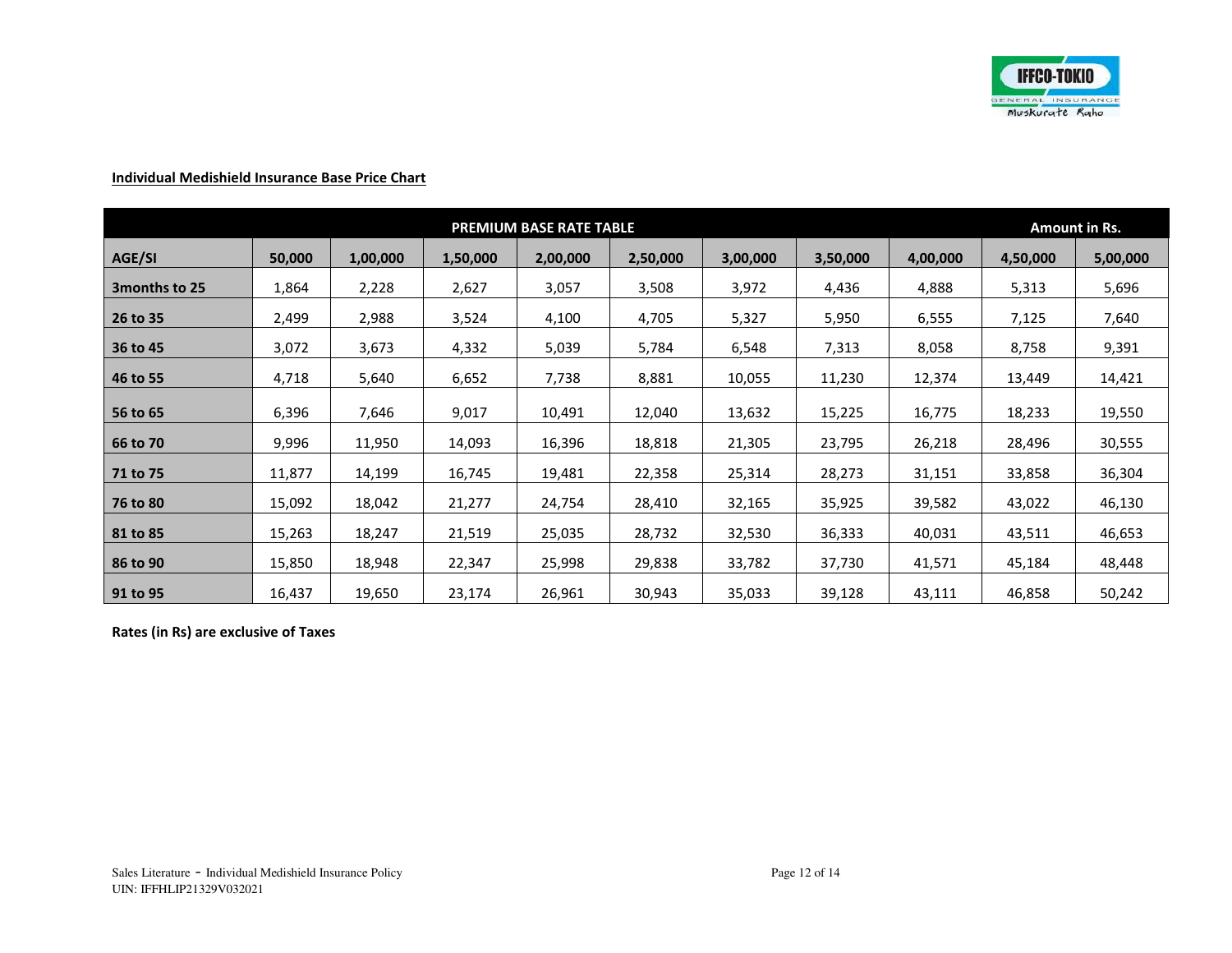

**Premium for Critical Illness cover will be at additional 30% of Base rate.** 

|                | PREMIUM BASE RATE TABLE FOR CRITICAL ILLNESS |          |          |          |          |          |          |          |          | Amount in Rs. |  |
|----------------|----------------------------------------------|----------|----------|----------|----------|----------|----------|----------|----------|---------------|--|
| AGE/SI         | 50,000                                       | 1,00,000 | 1,50,000 | 2,00,000 | 2,50,000 | 3,00,000 | 3,50,000 | 4,00,000 | 4,50,000 | 5,00,000      |  |
| 3 months to 25 | 2,423                                        | 2,896    | 3,416    | 3,974    | 4,561    | 5,163    | 5,767    | 6,354    | 6,906    | 7,405         |  |
| 26 to 35       | 3,249                                        | 3,884    | 4,581    | 5,330    | 6,117    | 6,925    | 7,735    | 8,522    | 9,263    | 9,932         |  |
| 36 to 45       | 3,994                                        | 4,775    | 5,631    | 6,551    | 7,519    | 8,513    | 9,508    | 10,475   | 11,386   | 12,208        |  |
| 46 to 55       | 6,133                                        | 7,332    | 8,647    | 10,060   | 11,546   | 13,072   | 14,600   | 16,086   | 17,484   | 18,747        |  |
| 56 to 65       | 8,315                                        | 9,940    | 11,723   | 13,638   | 15,652   | 17,721   | 19,793   | 21,808   | 23,703   | 25,415        |  |
| 66 to 70       | 12,995                                       | 15,535   | 18,321   | 21,315   | 24,463   | 27,697   | 30,934   | 34,083   | 37,045   | 39,721        |  |
| 71 to 75       | 15,440                                       | 18,458   | 21,769   | 25,326   | 29,066   | 32,908   | 36,754   | 40,496   | 44,016   | 47,195        |  |
| 76 to 80       | 19,619                                       | 23,455   | 27,661   | 32,181   | 36,933   | 41,815   | 46,703   | 51,457   | 55,929   | 59,969        |  |
| 81 to 85       | 19,842                                       | 23,721   | 27,975   | 32,546   | 37,352   | 42,289   | 47,233   | 52,041   | 56,564   | 60,650        |  |
| 86 to 90       | 20,605                                       | 24,633   | 29,051   | 33,797   | 38,789   | 43,916   | 49,049   | 54,042   | 58,739   | 62,982        |  |
| 91 to 95       | 21,368                                       | 25,545   | 30,126   | 35,049   | 40,225   | 45,542   | 50,866   | 56,044   | 60,915   | 65,315        |  |

### **Rates (in Rs) are exclusive of Taxes**

**Note**: The above stated premium & policy coverage's, terms & conditions as per IRDA (Health Insurance Regulations are subject to revision from time to time but chargeable/implementable only at the time of renewal.

*This brochure provides only the salient features and for details kindly refers to the complete Policy wordings. For enquires kindly contact our nearest office or Dial Toll Free No. 1800-103-5499 or visit our website www.iffcotokio.co.in*